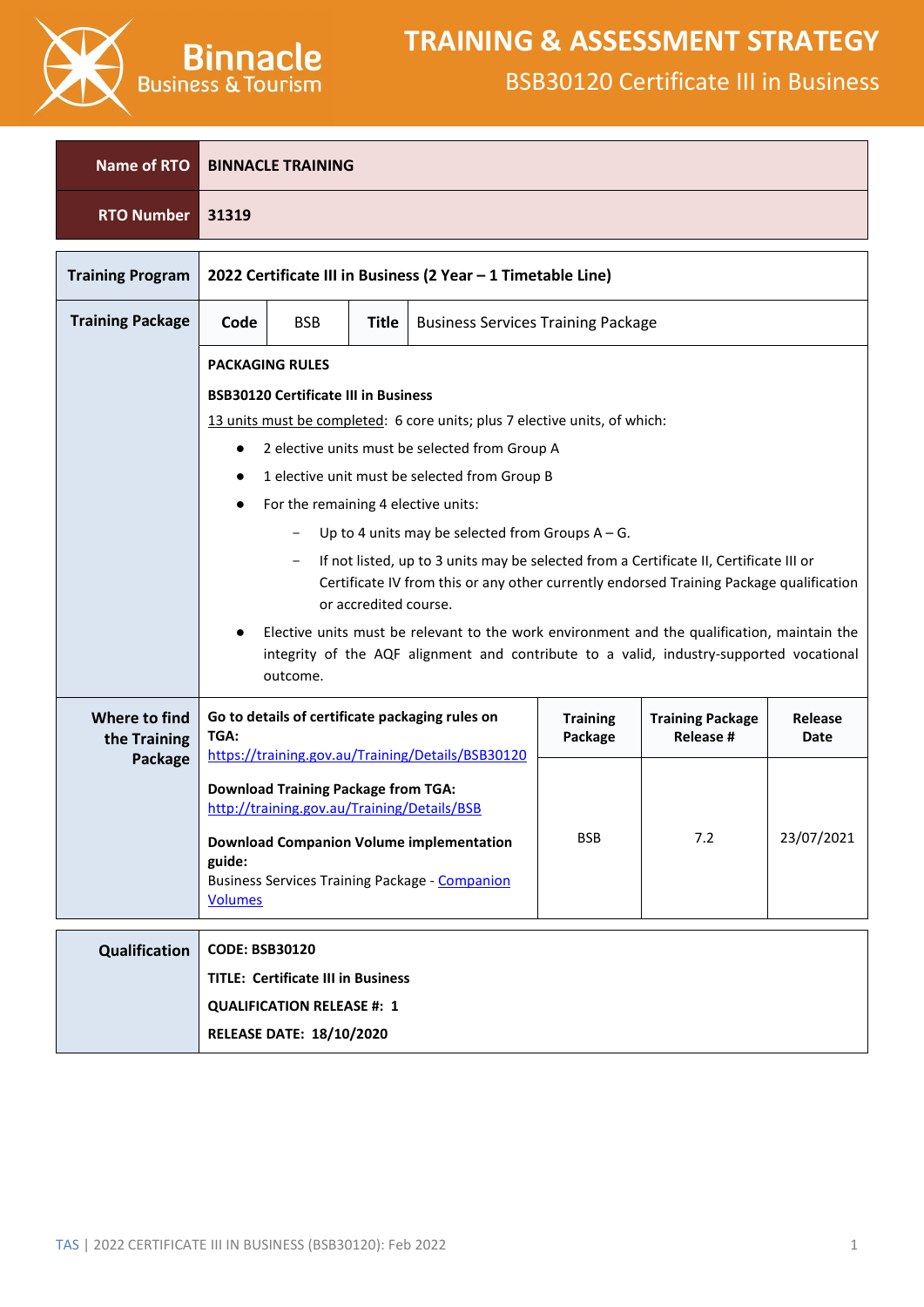

| <b>Units of</b> | <b>CODE</b> | <b>TITLE</b>                                         | <b>CORE / ELECTIVE</b> |
|-----------------|-------------|------------------------------------------------------|------------------------|
| Competency      | BSBPEF201   | Support personal wellbeing in the workplace          | <b>CORE</b>            |
|                 | BSBWHS311   | Assist with maintaining workplace safety             | <b>CORE</b>            |
|                 | BSBSUS211   | Participate in sustainable work practices            | <b>CORE</b>            |
|                 | BSBTWK301   | Use inclusive work practices                         | <b>CORE</b>            |
|                 | BSBXCM301   | Engage in workplace communication                    | <b>CORE</b>            |
|                 | BSBCRT311   | Apply critical thinking skills in a team environment | <b>CORE</b>            |
|                 | BSBTEC301   | Design and produce business documents                | L (GROUP A)            |
|                 | BSBWRT311   | Write simple documents                               | L (GROUP A)            |
|                 | BSBTEC303   | Create electronic presentations                      | L (GROUP A)            |
|                 | BSBPEF301   | Organise personal work priorities                    | L (GROUP B)            |
|                 | BSBXTW301   | Work in a team                                       | L (GROUP C)            |
|                 | BSBOPS304   | Deliver and monitor a service to customers           | L (GROUP D)            |
|                 | FNSFLT311   | Develop and apply knowledge of personal finances     | E                      |
|                 |             |                                                      |                        |

 $E =$  Imported elective;  $L =$  Listed elective

| <b>Binnacle-School</b><br><b>Third-Party</b> | This Binnacle Training Program is delivered via a third-party arrangement with individual partner<br>schools.                                                                                                                                                                                                                                                                                                                                                                                                                                                                                                                                                                                                            |
|----------------------------------------------|--------------------------------------------------------------------------------------------------------------------------------------------------------------------------------------------------------------------------------------------------------------------------------------------------------------------------------------------------------------------------------------------------------------------------------------------------------------------------------------------------------------------------------------------------------------------------------------------------------------------------------------------------------------------------------------------------------------------------|
| Arrangement                                  | Binnacle Training (Lead RTO) - Responsibilities:<br>Provision of all requisite training and assessment resources, plus online learning $-$ via Learning<br>$\bullet$<br>Management System (Binnacle Lounge).<br>Ongoing program support, including dedicated Program Manager and Administration Officer.<br>$\bullet$<br>Outcomes of training and assessment.<br>$\bullet$                                                                                                                                                                                                                                                                                                                                               |
|                                              | School (Third Party) Responsibilities:<br>Human Resources (Program Deliverer and at least one nominated back-up deliverer)<br>$\bullet$<br>Physical Resources (equipment and facilities)<br>$\bullet$<br>Facilitation of training and assessment services, on behalf of Binnacle Training as the RTO.<br>$\bullet$<br>School and cohort-specific information, required by Binnacle Training (as per the Standards for RTOs<br>2015 - Clauses 1.1 to 1.4 and 2.2 $-$ Implementing, monitoring and evaluating training and assessment<br>strategies and practices), is collected via the Binnacle Training Third-Party Agreement (Fillable) as<br>completed by the Third-Party (School) and approved by Binnacle Training. |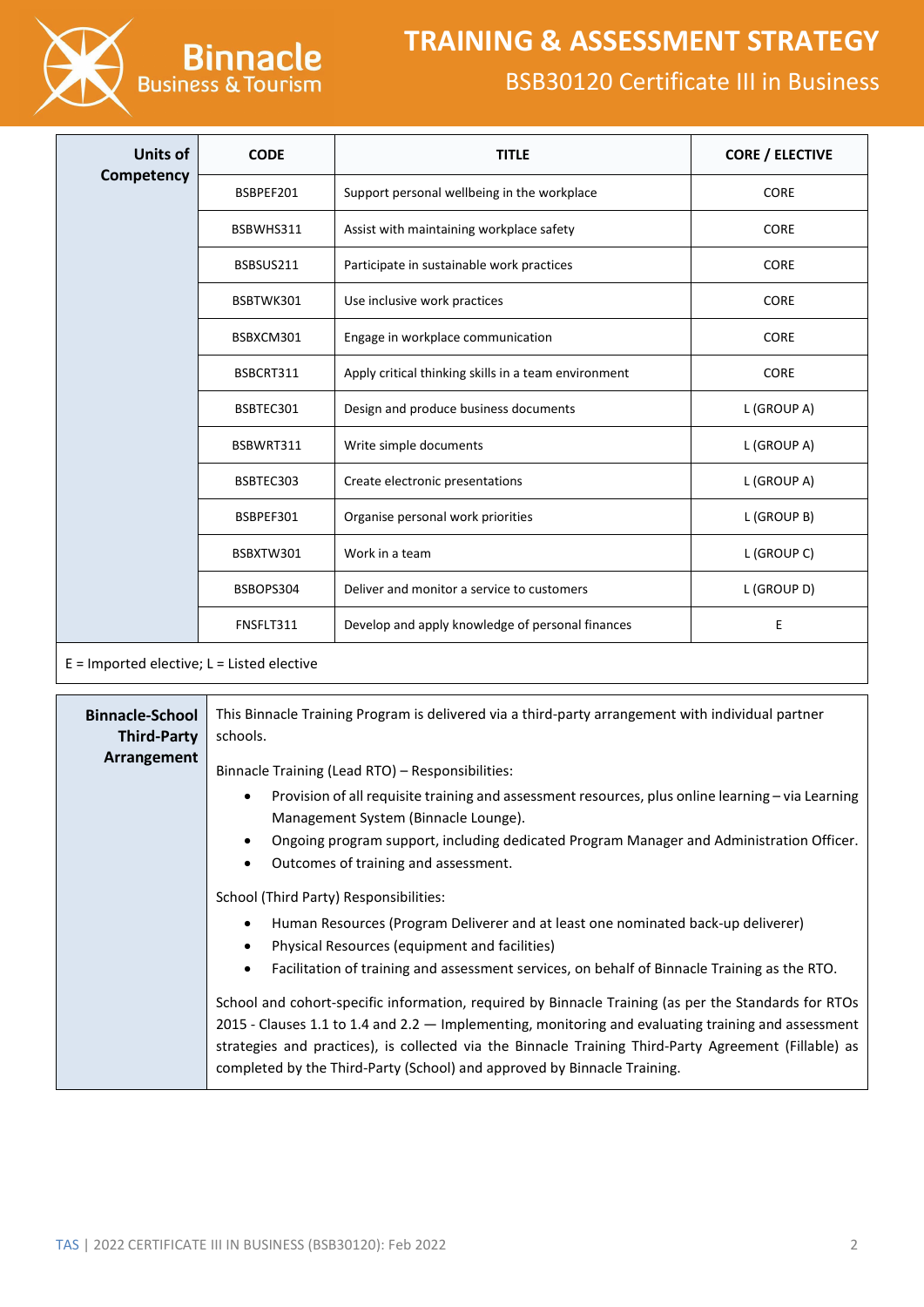

This program is delivered as a 'Fee for Service' offering only and as per the Binnacle-school invoicing arrangement. There are no entry restrictions based on funding arrangements.

Students must have access to all physical resources (either individually or through resources supplied by the school) as outlined in the section 'Physical Resource Requirements' below.

| <b>Learning and</b>                      | <b>DURATION</b>                                                                                                                                                                                                                                                                                                                                                                                                         |
|------------------------------------------|-------------------------------------------------------------------------------------------------------------------------------------------------------------------------------------------------------------------------------------------------------------------------------------------------------------------------------------------------------------------------------------------------------------------------|
| <b>Assessment</b><br><b>Arrangements</b> | The program content has been deliberately packaged into 7 terms [based on delivery across one line<br>on the timetable (minimum 3 lessons per week, i.e. 210 minutes per week) over 2 years].                                                                                                                                                                                                                           |
|                                          | A blended-delivery model will be used whereby students will have access to:<br>Trainer-led classroom delivery of content.<br>$\bullet$<br>Online modules that house learning content (within the Binnacle Lounge).<br>$\bullet$<br>Assessment activities to be completed online within the Binnacle Lounge.<br>٠<br>Assessment activities and projects to be completed in the classroom and/or student-led<br>$\bullet$ |
|                                          | environment.<br>Participation in an Industry Discovery - at a Business-related workplace (recommended,<br>however, not compulsory).                                                                                                                                                                                                                                                                                     |
|                                          | This program uses single unit and clustered unit assessment.                                                                                                                                                                                                                                                                                                                                                            |
|                                          | Assessment and training will be conducted at the school. Assessment methodologies will vary<br>according to specific requirements of the Units of Competency. A range of methods will be used,<br>including:                                                                                                                                                                                                            |
|                                          | Knowledge quizzes, short answer questions and other project/case study reports.<br>٠<br>Skills demonstrations, reports, documents, observations.<br>$\bullet$<br>Portfolios of evidence as completed by the student for major projects.<br>$\bullet$<br>Simulated assessment environment (Business-related industry) - located at the school.<br>$\bullet$                                                              |
|                                          | Under supervision, students will undertake projects, and plan and deliver a range of services and events<br>to members of the school community (students, teachers, and staff). Some of these projects may<br>involve an 'outside subject timetable' commitment on behalf of the students and the deliverer<br>(supervision).                                                                                           |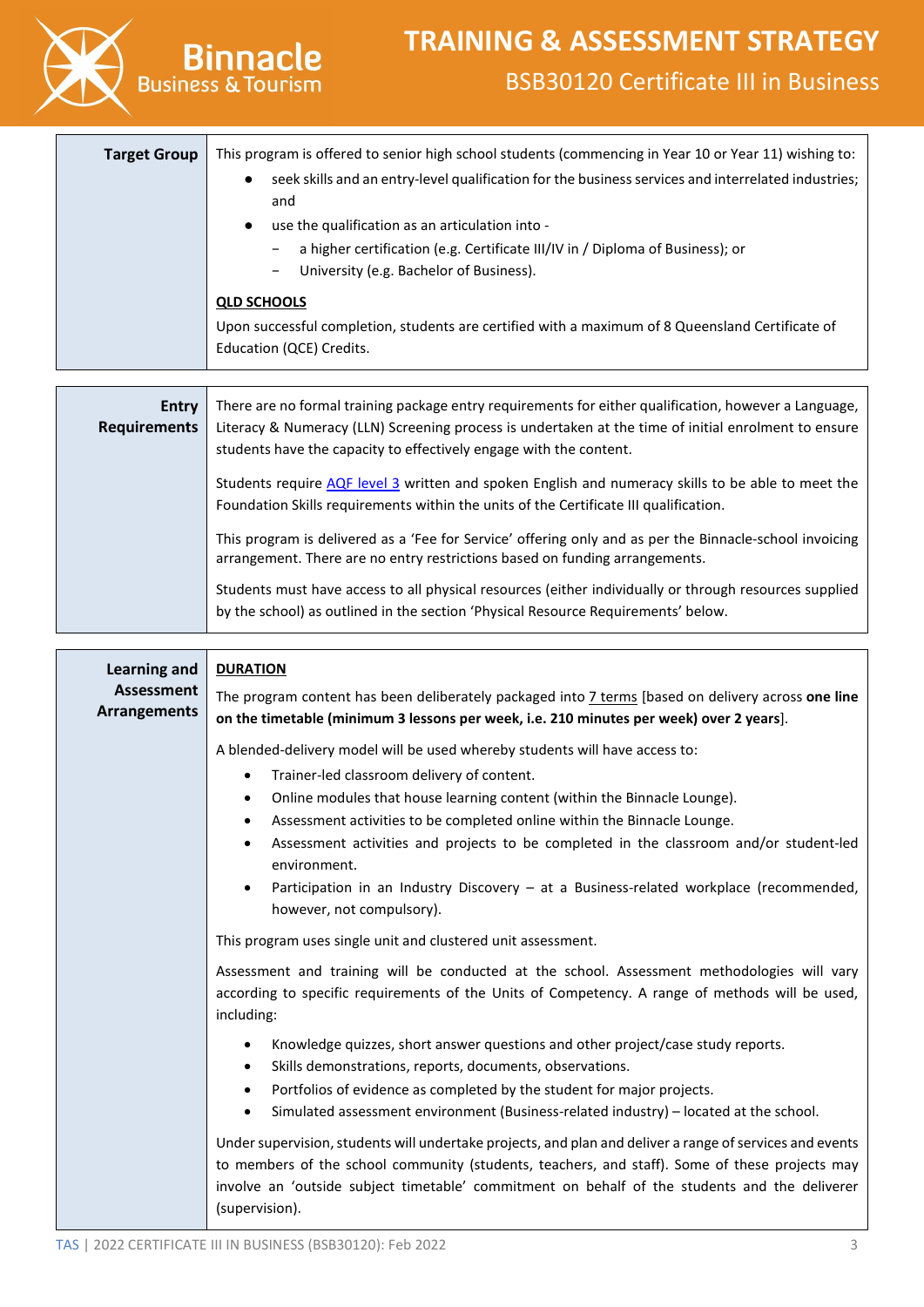

| <b>Learning and</b> | 'VOLUME OF LEARNING' AND 'AMOUNT OF TRAINING'                                                                                                                                                                                                                                                                                                                                                                                                                                                                                                                                                                                                                                      |
|---------------------|------------------------------------------------------------------------------------------------------------------------------------------------------------------------------------------------------------------------------------------------------------------------------------------------------------------------------------------------------------------------------------------------------------------------------------------------------------------------------------------------------------------------------------------------------------------------------------------------------------------------------------------------------------------------------------|
| <b>Assessment</b>   | Volume of Learning (VoL)* per Australian Qualifications Framework volume of learning indicators:                                                                                                                                                                                                                                                                                                                                                                                                                                                                                                                                                                                   |
| <b>Arrangements</b> | Certificate II = $0.5 - 1$ year (600 - 1200 hours).<br>Certificate III = $1 - 2$ years (1200 - 2400 hours).                                                                                                                                                                                                                                                                                                                                                                                                                                                                                                                                                                        |
|                     | * VoL describes how long a learner who does not hold any of the competencies identified in the<br>relevant units of competency or modules would take to develop all the required skills and<br>knowledge. Further, the VoL includes all teaching, learning and assessment activities that are<br>required to be undertaken by the typical student to achieve the learning outcomes. These activities<br>may include some or all of the following: guided learning (such as classes, lectures, tutorials, on-line<br>study or self-paced study guides), individual study, research, learning activities in the workplace and<br>assessment activities.<br>(AQF, Volume of Learning) |
|                     | Amount of Training (AoT) for this program consists of classroom learning, self-study and practical<br>work experience.                                                                                                                                                                                                                                                                                                                                                                                                                                                                                                                                                             |
|                     | Classroom learning = 245 hours (1 study line over 2 years).                                                                                                                                                                                                                                                                                                                                                                                                                                                                                                                                                                                                                        |
|                     | There is an element of self-study (formative activities scheduled for students to undertake outside of<br>subject time). These activities are used by students to deepen their own understanding of the content,<br>undertaken prior to assessment for that particular module or topic of study. Across this 2-year<br>program, Binnacle has devoted an additional 70 minutes per week (equivalent to one additional lesson<br>per week) for these formative activities.                                                                                                                                                                                                           |
|                     | Self-Study (Formative Activities) Hours = 82 hours (i.e. 1.17 hours x 70 weeks)                                                                                                                                                                                                                                                                                                                                                                                                                                                                                                                                                                                                    |
|                     | An additional 6 hours (minimum) of 'Industry Discovery' practical experience is undertaken by students<br>across the program. Note while strongly recommended, this 'Industry Discovery' is not mandatory.                                                                                                                                                                                                                                                                                                                                                                                                                                                                         |
|                     | <b>Practical Experience (Industry Discovery = 6 hours)</b>                                                                                                                                                                                                                                                                                                                                                                                                                                                                                                                                                                                                                         |
|                     | <b>TOTAL AMOUNT OF TRAINING (AoT) = 333 hours (245 + 82 + 6)</b>                                                                                                                                                                                                                                                                                                                                                                                                                                                                                                                                                                                                                   |
|                     | Binnacle rationalise the VoL hours gap (i.e. VoL 1200 hours LESS AoT 333 hours = 867 hours) by:                                                                                                                                                                                                                                                                                                                                                                                                                                                                                                                                                                                    |
|                     | Students entering the subject with a large base of foundational skills and knowledge from<br>$\bullet$<br>prior learning (e.g. Years 8-10 Business and other volunteer/work-related history of each<br>student).                                                                                                                                                                                                                                                                                                                                                                                                                                                                   |
|                     | There is a large amount of overlap (clustering) of units across the 7 terms.<br>$\bullet$                                                                                                                                                                                                                                                                                                                                                                                                                                                                                                                                                                                          |
|                     | There being a large component of additional self-study that students may undertake to<br>deepen their own understanding of the content.                                                                                                                                                                                                                                                                                                                                                                                                                                                                                                                                            |

| Learning and<br>Assessment<br>Arrangements | <b>ORGANISATION</b><br>The program will be delivered through class-based tasks as well as both simulated and real business<br>environments at the school - involving the delivery of a range of services and events to customers<br>within the school community (students, teachers and staff).                                                                                                                      |
|--------------------------------------------|----------------------------------------------------------------------------------------------------------------------------------------------------------------------------------------------------------------------------------------------------------------------------------------------------------------------------------------------------------------------------------------------------------------------|
|                                            | A range of teaching/learning strategies will be used to deliver the competencies. These include:<br><b>Practical tasks</b><br>$\bullet$<br>Range of hands-on activities including customer interactions<br>$\bullet$<br>Group work<br>٠<br>Projects within the school (minimum of 1 different project per school term)<br>$\bullet$<br>Practical experience within the school and outside of the school<br>$\bullet$ |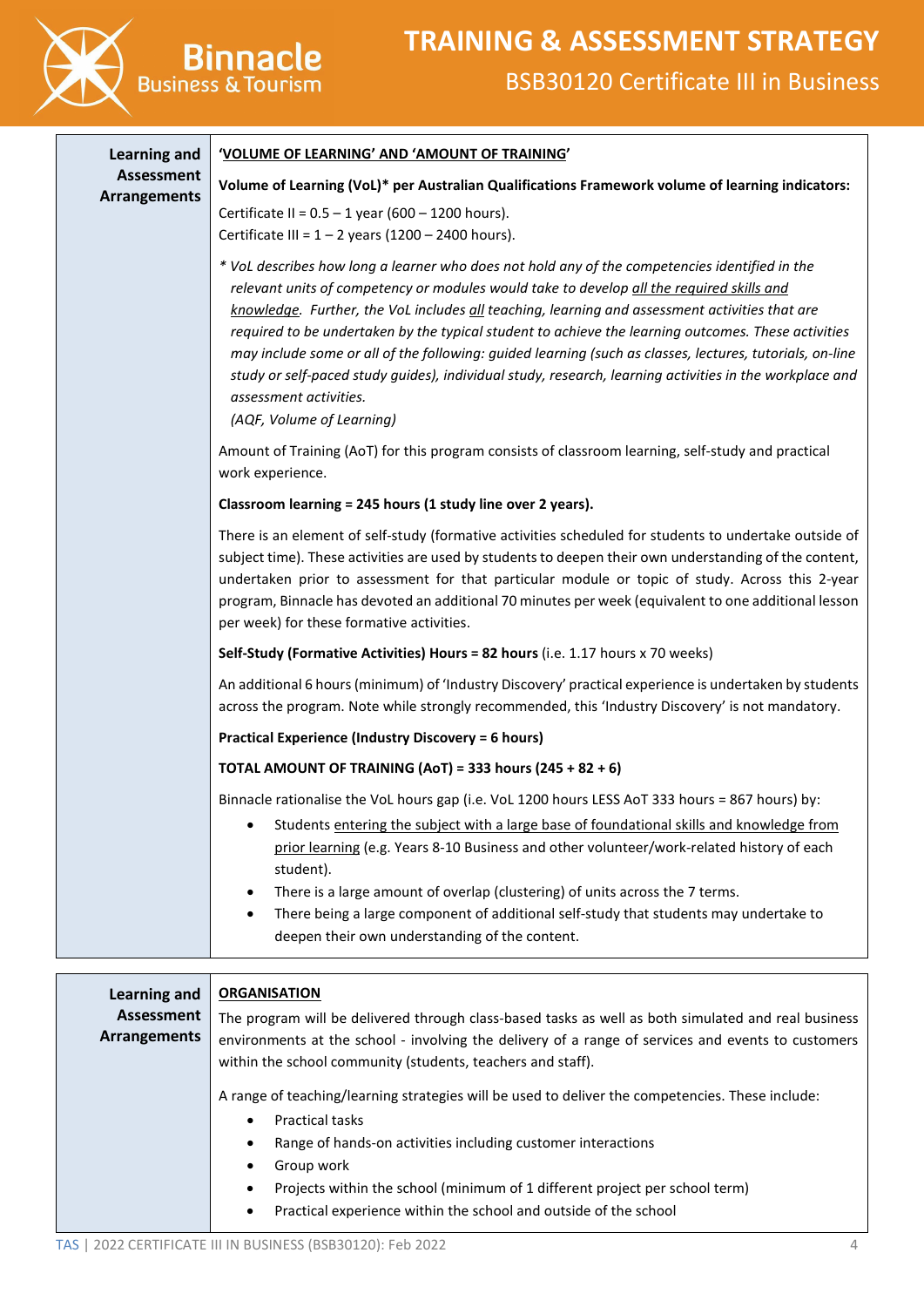

**Binnacle** 

Evidence contributing towards competency will be collected throughout the program. This evidence will be used to make judgements of competency that are aligned with, and reflect, the requirements of the Unit(s) of Competency.

|                     | Learning and   LANGUAGE, LITERACY AND NUMERACY ASSISTANCE                                                 |
|---------------------|-----------------------------------------------------------------------------------------------------------|
| Assessment          | Support is available to all students and can be organised $-$ through the deliverer $-$ on a case-by-case |
| <b>Arrangements</b> | and as needed basis throughout the program. 'Reasonable adjustment' is offered for most assessment        |
|                     | items.                                                                                                    |

| Learning and                      | <b>OPPORTUNITY FOR RPL AND CREDIT TRANSFER</b>                                                                                                                                                                                                                                                                                                                                                                             |
|-----------------------------------|----------------------------------------------------------------------------------------------------------------------------------------------------------------------------------------------------------------------------------------------------------------------------------------------------------------------------------------------------------------------------------------------------------------------------|
| Assessment<br><b>Arrangements</b> | Recognition of Prior Learning (RPL) is an assessment process that assesses the individual's past<br>learning (no matter how it was achieved) to determine the extent to which that individual has achieved<br>the required competency outcomes.                                                                                                                                                                            |
|                                   | <b>Credit Transfer</b> is applying credit for a unit of competency that has previously been successfully<br>completed by a student. Credit Transfer is offered both at enrolment stage and throughout the training<br>program. A certified copy of the student's Qualification(s) and/or Statement(s) of Attainment listing<br>the unit(s) he or she has previously completed is required as evidence for Credit Transfer. |
|                                   | Both RPL and Credit Transfer are available to students. Due to students being of high school age,<br>usually with limited prior qualifications or work history, students typically undergo a train-to-assess<br>pathway. An RPL assessment pathway will require verifiable evidence of a student's prior learning (e.g.<br>Statement of Attainment for previously completed superseded units).                             |

| <b>Learning and</b><br>Assessment |                | <b>COURSE STRUCTURE</b>                                                                                                            |                                                     |
|-----------------------------------|----------------|------------------------------------------------------------------------------------------------------------------------------------|-----------------------------------------------------|
| <b>Arrangements</b>               |                | <b>TOPIC/THEME</b>                                                                                                                 | UNITS OF COMPETENCY<br>(Scheduled for Finalisation) |
|                                   | 1              | Introduction to the Business Services Industry<br>Support personal wellbeing in the workplace<br>Organise personal work priorities | BSBPEF201<br>BSBPEF301                              |
|                                   | $\overline{2}$ | Develop and apply knowledge of personal finances                                                                                   | FNSFLT311                                           |
|                                   | 3              | Assist with maintaining workplace safety<br>Participate in sustainable work practices                                              | BSBWHS311<br>BSBSUS211                              |
|                                   | 4              | Engage in workplace communication<br>Use inclusive work practices                                                                  | BSBTWK301<br>BSBXCM301                              |
|                                   | 5              | Work in a team<br>Apply critical thinking skills in a team environment                                                             | BSBXTW301<br>BSBCRT311                              |
|                                   | 6              | Design and produce business documents<br>Write simple documents                                                                    | BSBTEC301<br>BSBWRT311                              |
|                                   | 7              | <b>Customer Service</b>                                                                                                            | BSBTEC303<br>BSBOPS304                              |
|                                   |                | <b>Short Courses</b><br>Please contact Binnacle for additional short course options and prices                                     |                                                     |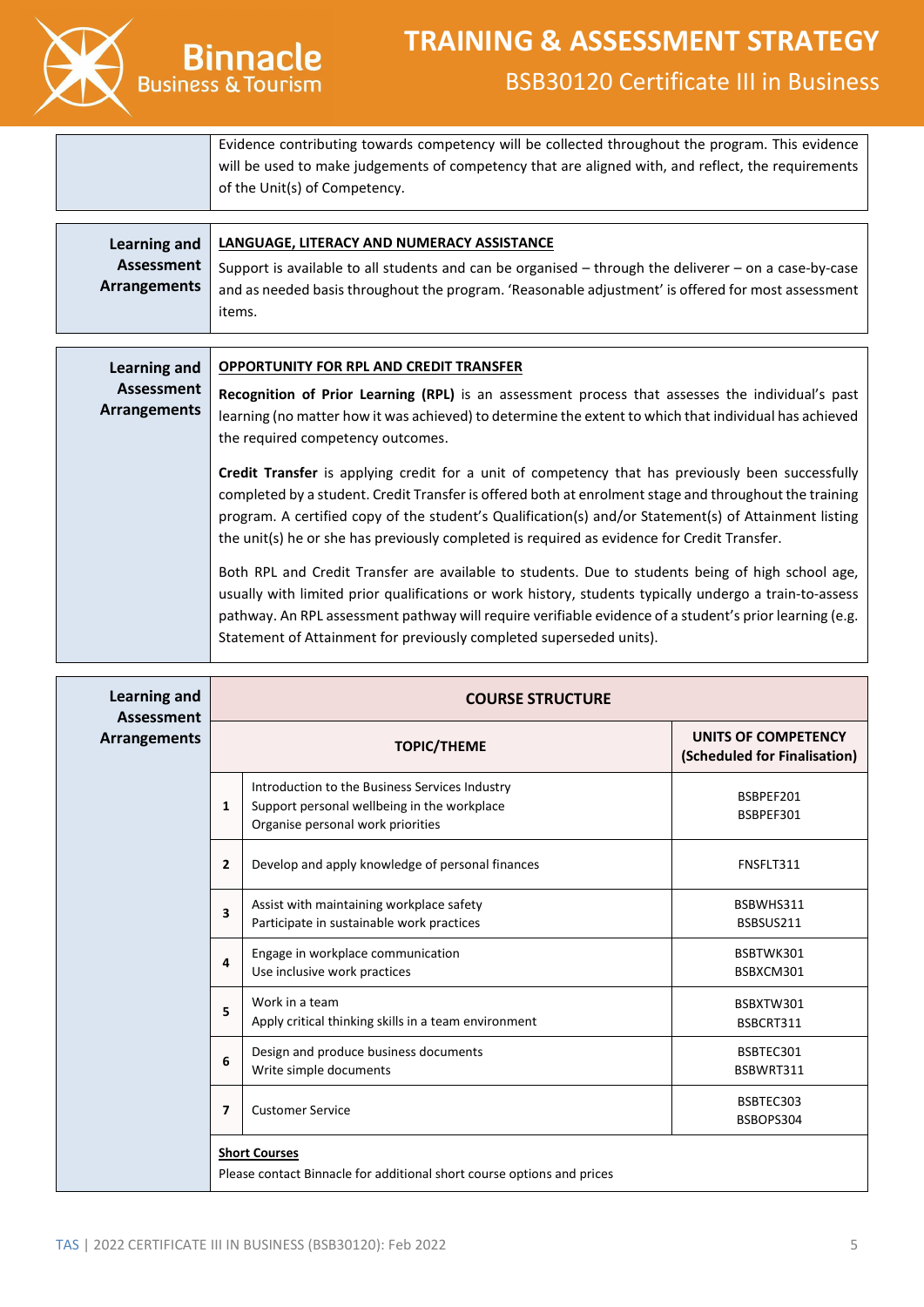

### **Learning and Assessment Arrangements**

#### **EVIDENCE GATHERING TECHNIQUES**

**Binnacle** 

The following matrix identifies the type of evidence that **may be** collected to enable judgements to be made about a student's success in units of competency. Evidence gathering techniques may be adjusted to best suit the unit of competency requirements.

Students may submit evidence to gain RPL for competencies.

|            |                                                      |                                            | UNITS OF COMPETENCY                         | A | B | C | D | Е |
|------------|------------------------------------------------------|--------------------------------------------|---------------------------------------------|---|---|---|---|---|
| BSBPEF301  |                                                      | Organise personal work priorities          |                                             | ⊠ | X | ⊠ | ⊠ | ⊠ |
| BSBXTW301  | Work in a team                                       |                                            |                                             | 区 | 区 | 区 | 区 | ⊠ |
| FNSFLT311  | Develop and apply knowledge of personal finances     |                                            |                                             | 区 | 区 | 冈 | ⊠ | 区 |
| BSBTEC301  |                                                      |                                            | Design and produce business documents       | 区 | 区 | 区 | 区 | 区 |
| BSBWRT311  |                                                      | Write simple documents                     |                                             | ⊠ | 区 | 区 | ⊠ | ⊠ |
| BSBPEF201  |                                                      |                                            | Support personal wellbeing in the workplace | 区 | 区 | 区 | ⊠ | ⊠ |
| BSBWHS311  | Assist with maintaining workplace safety             |                                            |                                             | ⊠ | ⊠ | ⊠ | ⊠ | ⊠ |
| BSBSUS211  | Participate in sustainable work practices            |                                            |                                             | 区 | X | ⊠ | ⊠ | ⊠ |
| BSBTWK301  | Use inclusive work practices                         |                                            | ⊠                                           | ⊠ | X | ⊠ | ⊠ |   |
| BSBXCM301  | Engage in workplace communication                    |                                            | 区                                           | 区 | X | ⊠ | ⊠ |   |
| BSBCRT311  | Apply critical thinking skills in a team environment |                                            | 区                                           | 区 | 区 | ⊠ | ⊠ |   |
| BSBTEC303  | Create electronic presentations                      |                                            | 区                                           | 区 | X | X | ⊠ |   |
| BSBOPS304  |                                                      | Deliver and monitor a service to customers |                                             | ⊠ | X | ⊠ | ⊠ | ⊠ |
|            |                                                      | A                                          | Quiz and short answer questions             |   |   |   |   |   |
|            |                                                      | B                                          | <b>Case studies and scenarios</b>           |   |   |   |   |   |
| <b>KEY</b> |                                                      | $\mathbf c$                                | <b>Practical Tasks</b>                      |   |   |   |   |   |
|            |                                                      | D                                          | <b>Major Projects</b>                       |   |   |   |   |   |
|            |                                                      | E                                          | <b>Teacher Observations</b>                 |   |   |   |   |   |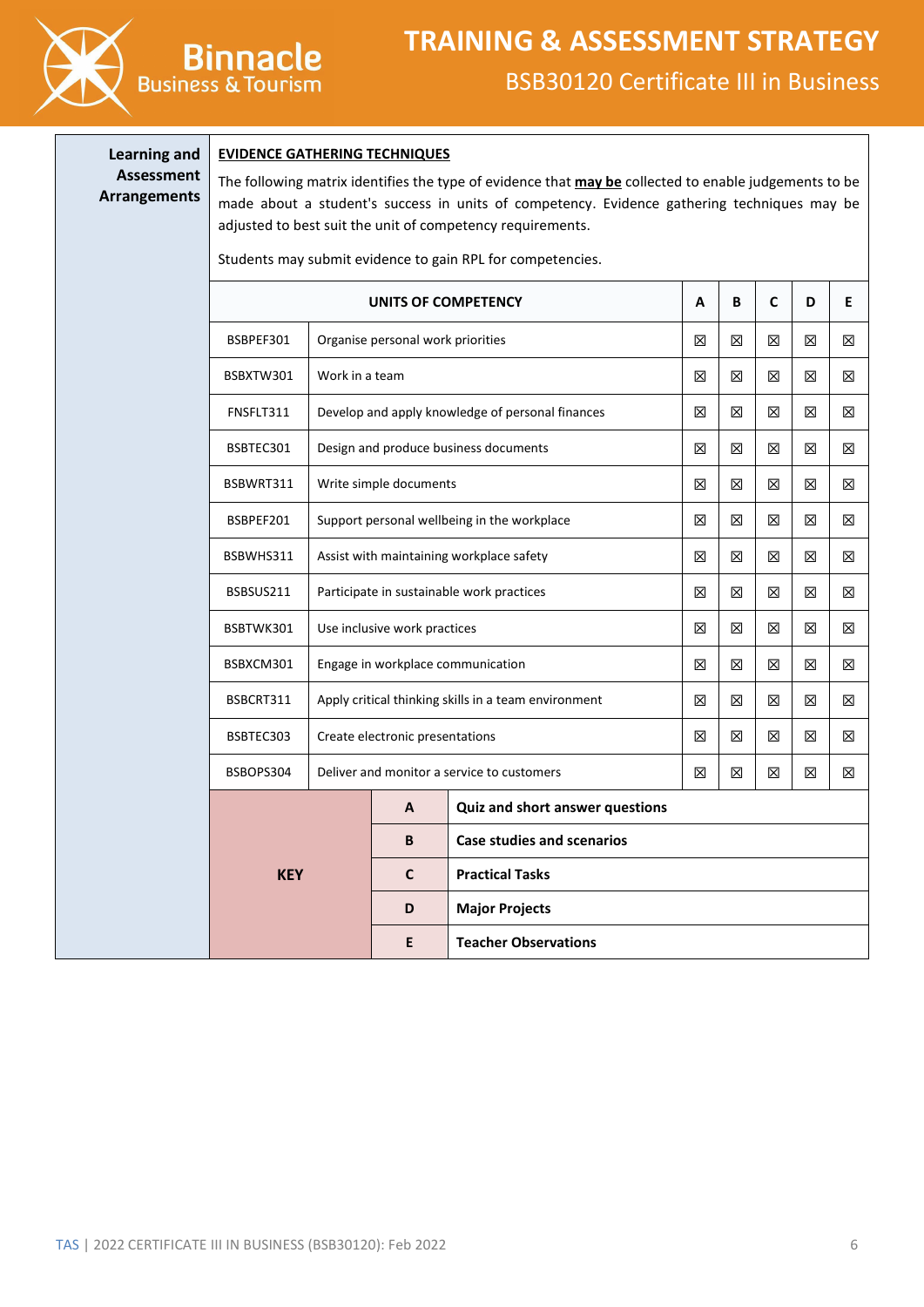

| <b>Training and</b>                                                    | <b>UNITS OF</b>   | <b>TRAINING</b>                               |                                    | <b>TRAINING &amp; ASSESSMENT PERSONNEL</b> |                          |
|------------------------------------------------------------------------|-------------------|-----------------------------------------------|------------------------------------|--------------------------------------------|--------------------------|
| <b>Assessment Staff</b><br>Indicate for each unit<br>of competency the | <b>COMPETENCY</b> | <b>ARRANGEMENTS</b>                           | <b>Technical</b><br><b>Advisor</b> | Qualified<br><b>Assessor</b>               | <b>Qualified Trainer</b> |
| staff involved in<br>delivery and identify if                          | BSBPEF301         | Sole trainer and                              | <b>Binnacle PM</b>                 | Teacher                                    | Teacher                  |
| this is being delivered<br>by one person, or in a                      | BSBXTW301         | assessor - under the<br>support of Binnacle's | <b>Binnacle PM</b>                 | Teacher                                    | Teacher                  |
| team approach.                                                         | FNSFLT311         | Program Management<br>(PM) Team.              | <b>Binnacle PM</b>                 | Teacher                                    | Teacher                  |
|                                                                        | BSBTEC301         |                                               | <b>Binnacle PM</b>                 | Teacher                                    | Teacher                  |
|                                                                        | BSBWRT311         |                                               | <b>Binnacle PM</b>                 | Teacher                                    | Teacher                  |
|                                                                        | BSBPEF201         |                                               | <b>Binnacle PM</b>                 | Teacher                                    | Teacher                  |
|                                                                        | BSBWHS311         |                                               | <b>Binnacle PM</b>                 | Teacher                                    | Teacher                  |
|                                                                        | BSBSUS211         |                                               | <b>Binnacle PM</b>                 | Teacher                                    | Teacher                  |
|                                                                        | BSBTWK301         |                                               | <b>Binnacle PM</b>                 | Teacher                                    | Teacher                  |
|                                                                        | BSBXCM301         |                                               | <b>Binnacle PM</b>                 | Teacher                                    | Teacher                  |
|                                                                        | BSBCRT311         |                                               | <b>Binnacle PM</b>                 | Teacher                                    | Teacher                  |
|                                                                        | BSBTEC303         |                                               | <b>Binnacle PM</b>                 | Teacher                                    | Teacher                  |
|                                                                        | BSBOPS304         |                                               | <b>Binnacle PM</b>                 | Teacher                                    | Teacher                  |

| support and guidance. These industry engagement activities focus on Training and Assessment<br>Strategy, resources, and current industry skills of trainers and assessors. |
|----------------------------------------------------------------------------------------------------------------------------------------------------------------------------|
| <b>Industry Partners</b>                                                                                                                                                   |
| SBB Partners - Ipswich, Brisbane & Mackay Accountants<br>٠                                                                                                                 |
| We Are Flip – Digital Agency<br>$\bullet$                                                                                                                                  |
| Brendan Forwood - SBB People<br>$\bullet$                                                                                                                                  |
| Lisa Pisasale - Zimmi Marketing Group<br>$\bullet$                                                                                                                         |
| Andrew Rickertt - Job Skills Queensland<br>$\bullet$                                                                                                                       |
| Ryan Hanly - Travello App<br>٠                                                                                                                                             |
| Vinnie D'Alessandro - Raishio & Gifting Owl<br>$\bullet$                                                                                                                   |
| Consultation/engagement approaches include:                                                                                                                                |
| Regular meetings (e.g. weekly consultation meetings)<br>٠                                                                                                                  |
| Teleconferences<br>$\bullet$                                                                                                                                               |
| Program development / validation meetings<br>$\bullet$                                                                                                                     |
| Program development projects<br>$\bullet$                                                                                                                                  |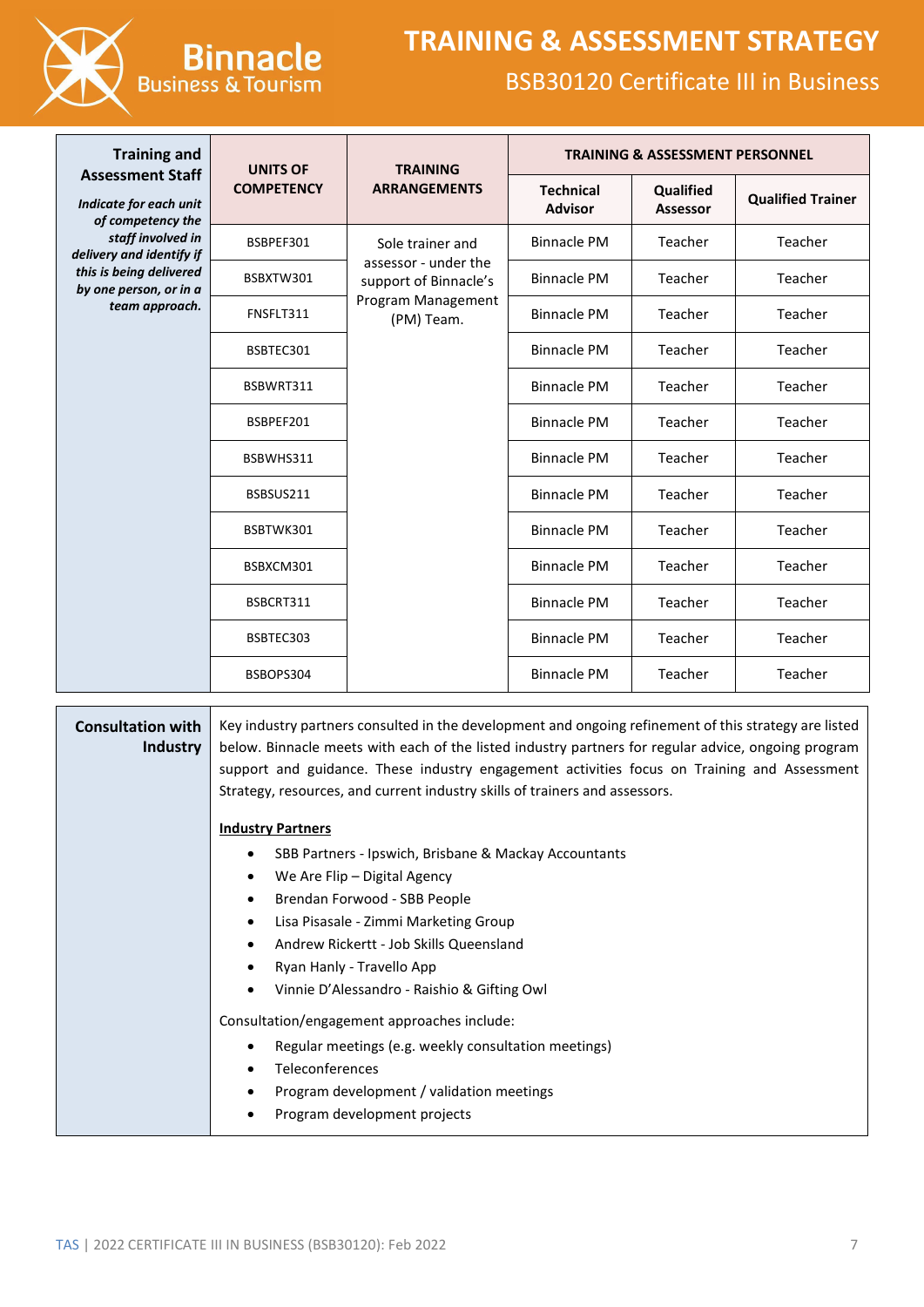

| <b>Assessment</b>         | The processes used to validate assessment in this course are:                                                                                                                                                                                                                                                                                                                                                                                                                      |
|---------------------------|------------------------------------------------------------------------------------------------------------------------------------------------------------------------------------------------------------------------------------------------------------------------------------------------------------------------------------------------------------------------------------------------------------------------------------------------------------------------------------|
| <b>Validation Process</b> | <b>Validation by Industry</b><br>1.                                                                                                                                                                                                                                                                                                                                                                                                                                                |
|                           | An internal review conducted annually with an industry representative to check that<br>standards expected of students are consistent with current industry practice.                                                                                                                                                                                                                                                                                                               |
|                           | The internal review will examine the learning and assessment strategy and identify areas for<br>$\bullet$<br>improvement.                                                                                                                                                                                                                                                                                                                                                          |
|                           | The internal review will also review all assessment instruments to ensure they are appropriate<br>for the units of competency and reflect information contained in the elements, performance<br>criteria, performance evidence and assessment conditions.                                                                                                                                                                                                                          |
|                           | Includes, for each individual unit of competency:                                                                                                                                                                                                                                                                                                                                                                                                                                  |
|                           | Pre-assessment validation (to confirm assessment process and instruments meet the<br>requirements of the Principles of Assessment); completed every 24 months<br>(minimum); and                                                                                                                                                                                                                                                                                                    |
|                           | Post-assessment validation record (to confirm assessment evidence provided by the<br>students and the judgement of that evidence meets the requirements of the Rules of<br>Evidence). Completed every 3 years (minimum).                                                                                                                                                                                                                                                           |
|                           | <b>Assessment Instrument Review</b><br>2.                                                                                                                                                                                                                                                                                                                                                                                                                                          |
|                           | A Binnacle Program Development Specialist and another delegated person (industry expert)<br>$\bullet$<br>will review all assessment instruments to ensure they are appropriate for the units of<br>competency and reflect information contained in the elements, performance criteria,<br>knowledge evidence, performance evidence, assessment conditions and Foundation Skills<br>requirements. Improvements will be noted in Binnacle's suite of QA documents and acted<br>upon. |
|                           | Date of next review: 31 July 2022<br>Date of last review: 31 July 2021                                                                                                                                                                                                                                                                                                                                                                                                             |
|                           |                                                                                                                                                                                                                                                                                                                                                                                                                                                                                    |
| <b>Physical Resource</b>  | LIST OF SCHOOL RESOURCES                                                                                                                                                                                                                                                                                                                                                                                                                                                           |
| <b>Requirements</b>       | Business facilities and resources located at the school, with:                                                                                                                                                                                                                                                                                                                                                                                                                     |
|                           | $\boxtimes$ A simulated ergonomic office environment and workplace equipment including a desk,<br>chair, printer and paper.                                                                                                                                                                                                                                                                                                                                                        |
|                           | Personal computers with office software (Microsoft Office - documents, spreadsheets,<br>☑<br>presentations), internet access and browser, PDF reader and email application.                                                                                                                                                                                                                                                                                                        |
|                           | Access to facilities suitable for hosting events.<br>⊻                                                                                                                                                                                                                                                                                                                                                                                                                             |
|                           | Access to 'customer groups' within the school (to plan and deliver projects in work teams<br>⊻<br>within the school environment).                                                                                                                                                                                                                                                                                                                                                  |
|                           | Access to school WHS and risk management procedures.<br>⊻                                                                                                                                                                                                                                                                                                                                                                                                                          |
|                           | Key health and safety equipment and/or aids.<br>☑                                                                                                                                                                                                                                                                                                                                                                                                                                  |
|                           | A simulated Business-related industry environment located at the school, with:                                                                                                                                                                                                                                                                                                                                                                                                     |
|                           | $\boxtimes$ Access to customers and staff* with whom the student will interact.                                                                                                                                                                                                                                                                                                                                                                                                    |
|                           |                                                                                                                                                                                                                                                                                                                                                                                                                                                                                    |

*\* Individuals who participate in simulated activities, set up for the purpose of assessment.*

NOTE: Binnacle Training provides a comprehensive suite of resources including: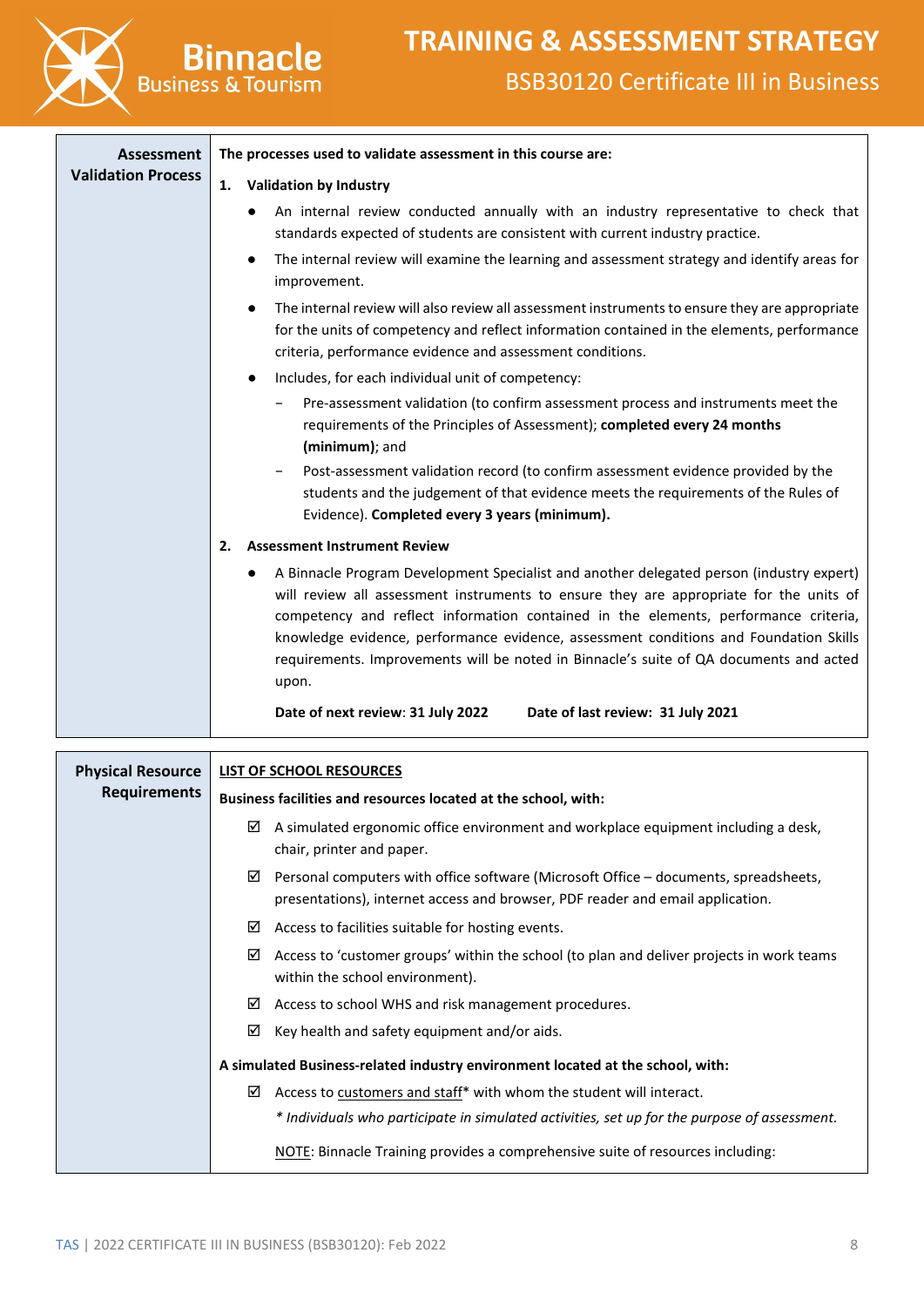

|                       | A simulated tourism company website ('Go! Travel') which has been designed<br>specifically for assessment purposes and incorporates the Operating Policies and<br>Procedures Manual (OPPM).<br>Comprehensive scenario cards and interactive videos (specific to each assessment task).                                          |
|-----------------------|---------------------------------------------------------------------------------------------------------------------------------------------------------------------------------------------------------------------------------------------------------------------------------------------------------------------------------|
|                       | Facilitating an industry discovery - at a Business-related workplace (Additional Recommendations                                                                                                                                                                                                                                |
|                       | Only)                                                                                                                                                                                                                                                                                                                           |
|                       | Students participating in a minimum of one industry discovery day (Business-related),<br>☑<br>preferably in Semester 1, to experience an industry workplace where customer and staff<br>interactions will be observed.                                                                                                          |
|                       | Work Experience opportunity in a Business-related workplace for students to apply their<br>⊻<br>skills in a real industry workplace.                                                                                                                                                                                            |
| <b>Human Resource</b> | The Program Deliverer must:                                                                                                                                                                                                                                                                                                     |
| <b>Requirements</b>   | Be Business trained.<br>☑                                                                                                                                                                                                                                                                                                       |
|                       | ☑<br>Be timetabled to the class every lesson.                                                                                                                                                                                                                                                                                   |
|                       |                                                                                                                                                                                                                                                                                                                                 |
|                       | The Program Deliverer must:<br>☑                                                                                                                                                                                                                                                                                                |
|                       | Demonstrate vocational competence specific to all competencies in this program.                                                                                                                                                                                                                                                 |
|                       | Currently hold, or will complete prior to student enrolment, the Certificate IV in Training<br>☑<br>and Assessment (TAE40116, or TAE40110*) qualification.                                                                                                                                                                      |
|                       | * Where the teacher holds TAE40110, two new core units must also be held:                                                                                                                                                                                                                                                       |
|                       | TAEASS502 Design and develop assessment tools (or equivalent); and                                                                                                                                                                                                                                                              |
|                       | TAELLN411 Address adult language, literacy and numeracy (LLN) skills (or<br>$\qquad \qquad -$<br>equivalent)                                                                                                                                                                                                                    |
|                       | Maintain a complete Binnacle Profile, which includes:<br>☑                                                                                                                                                                                                                                                                      |
|                       | <b>Recent Work History</b><br>1.                                                                                                                                                                                                                                                                                                |
|                       | Industry related history, specific to Business                                                                                                                                                                                                                                                                                  |
|                       | <b>Industry Currency</b><br>2.<br>- Minimum of one Business-related industry workplace visit plus one Business-<br>related professional development activity, per semester.                                                                                                                                                     |
|                       | 3. VET Currency                                                                                                                                                                                                                                                                                                                 |
|                       | Minimum of one VET-specific professional development activity, per semester.                                                                                                                                                                                                                                                    |
|                       | School (Third Party) must resource a nominated back-up deliverer, who meets the following<br>requirements prior to commencing as a Binnacle Program Deliverer:                                                                                                                                                                  |
|                       | A current Certificate IV in Training and Assessment<br>⊻                                                                                                                                                                                                                                                                        |
|                       | Hold an industry qualification<br>⊻                                                                                                                                                                                                                                                                                             |
|                       | ☑<br>Demonstrate vocational competence                                                                                                                                                                                                                                                                                          |
| <b>Pathways</b>       | BSB30120 Certificate III in Business will predominantly be used by students seeking to enter the<br>business services industry and/or as an alternative entry pathway into University.                                                                                                                                          |
|                       | <b>QLD SCHOOLS:</b> Graduates may be able to use their Certificate III in Business to improve their chances<br>of gaining tertiary entrance. Students eligible for an Australian Tertiary Admission Rank (ATAR) may<br>be able to use their completed Certificate III to contribute towards their ATAR. For further information |

please visi[t https://www.qcaa.qld.edu.au/parents-carers/senior-secondary](https://www.qcaa.qld.edu.au/parents-carers/senior-secondary)